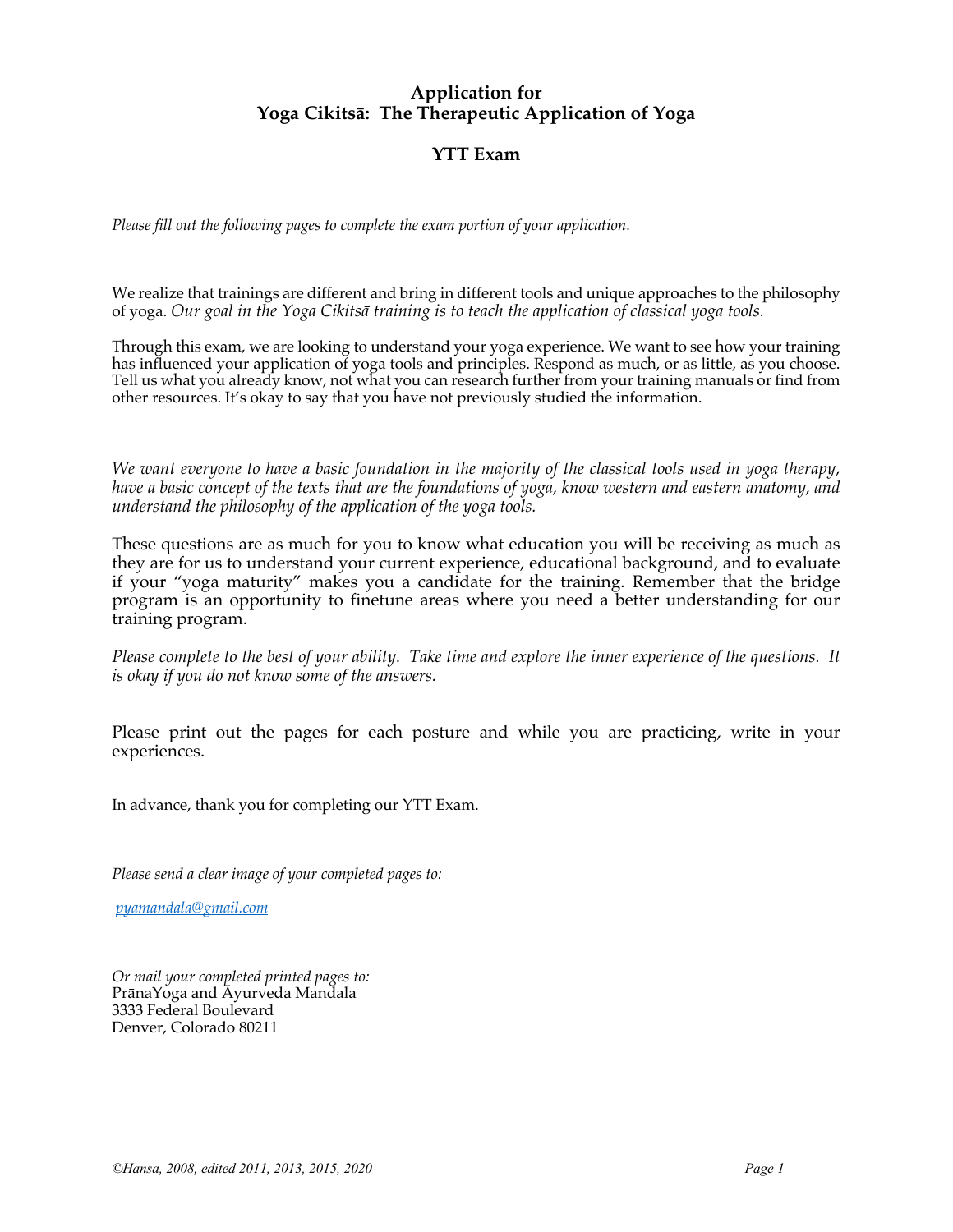## **Sanskrit Name(s):** Tadāsana or Ṭādāsana

Translation / breakdown of name:

Common Name(s):

Notice how the āsana feels in your body. Please draw the posture and indicate the movement of prāna.

 $\_$  . The contribution of the contribution of the contribution of the contribution of  $\mathcal{L}_\mathcal{A}$ 

What are the benefits of this āsana?

What are the contraindications for this āsana?

What adaptations could you suggest to support students?

What observation points would you address to create safety for the practitioner? What potential assists could be beneficial? Note: assists could be word cues, press points, use of props, partnering, etc.

How does it affect the dosa? Vata

Pitta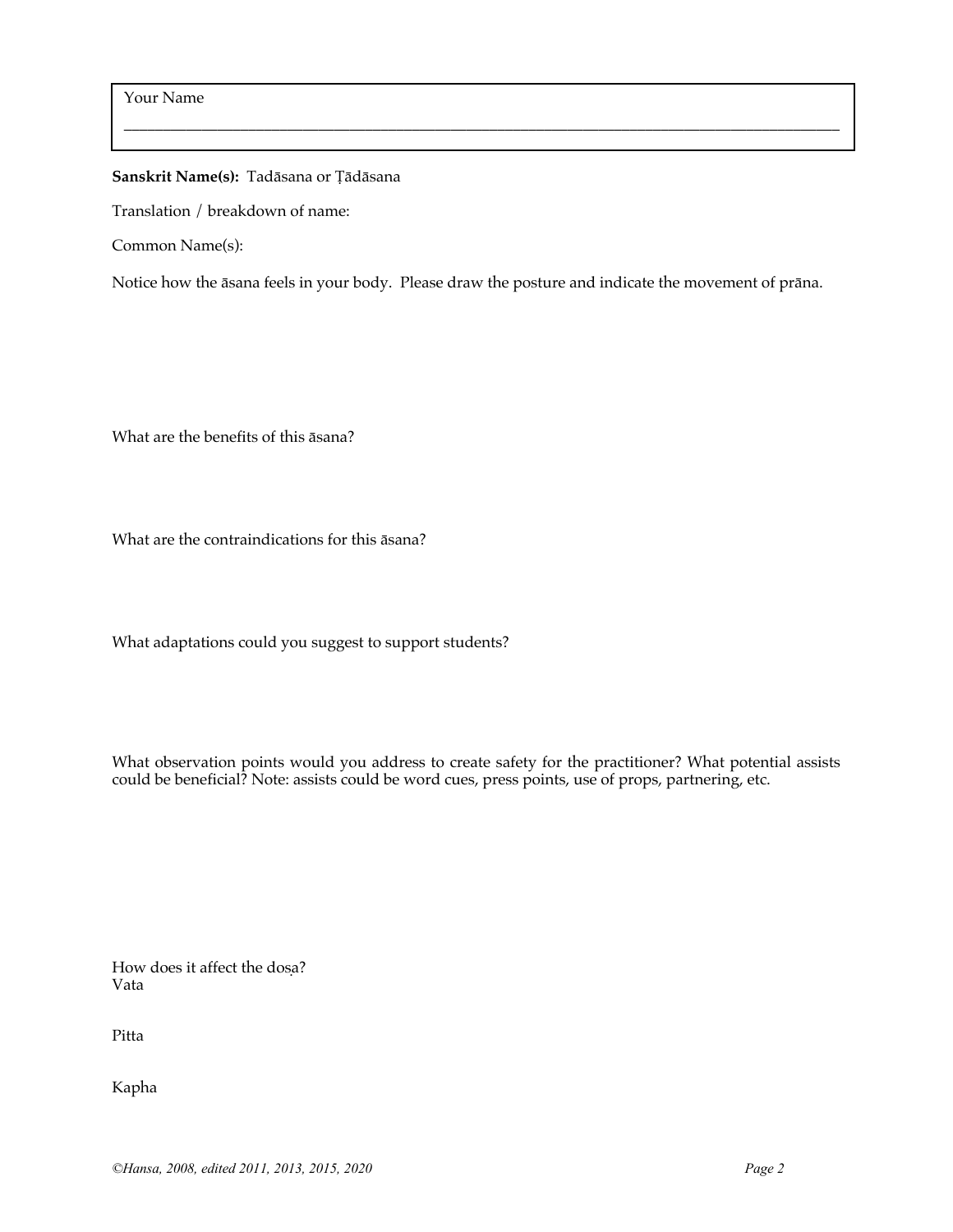Your Name & Posture: Tadāsana or Ṭādāsana

How does each prānavāyu move to balance the stability and internal movement in the āsana? Prānavāyu

 $\_$  . The contribution of the contribution of the contribution of the contribution of  $\mathcal{L}_\mathcal{A}$ 

Apānavāyu

Udānavāyu

Samānavāyu

Vyānavāyu

How does the experience of the āsana correspond to a marma point, cakra, or organ? Elaborate.

What potential emotions could be hidden in the body that may express themselves as one works in this āsana? Elaborate.

What awareness could be appropriate for these four of the five kosa? Annamāyākosa: ́

Prānamāyākosa:

Manomāyākos'a:

Vijñanamāyākosa: ́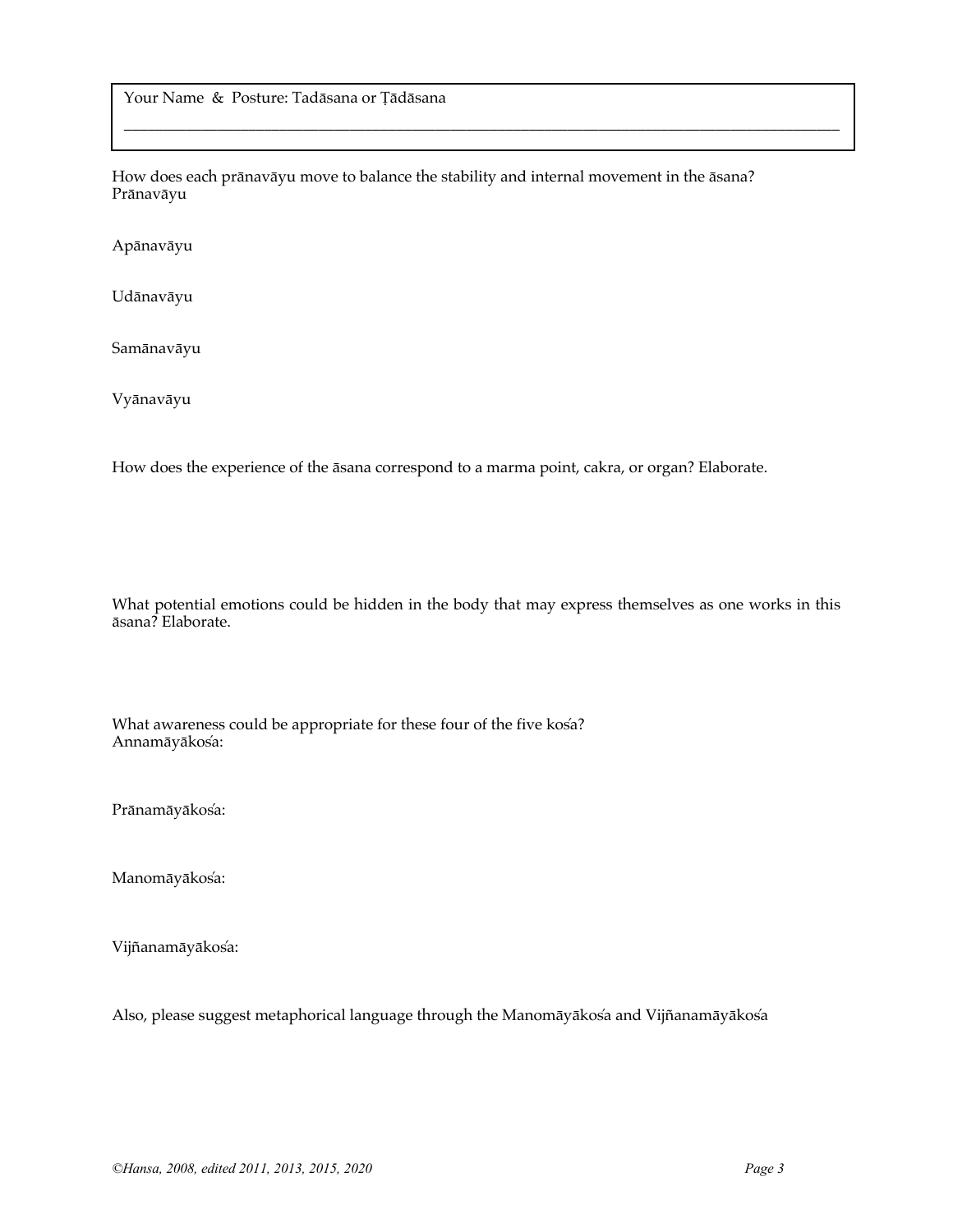**Sanskrit Name(s)**: Adho Mukha Svanāsana

Translation / breakdown of name:

Common Name(s):

Notice how the āsana feels in your body. Please draw the posture and indicate the movement of prāna.

 $\_$  . The contribution of the contribution of the contribution of the contribution of  $\mathcal{L}_\mathcal{A}$ 

What are the benefits of this āsana?

What are the contraindications for this āsana?

What adaptations could you suggest to support students?

What observation points would you address to create safety for the practitioner? What potential assists could be beneficial? Note: assists could be word cues, press points, use of props, partnering, etc.

How does it affect the dosa? Vata

Pitta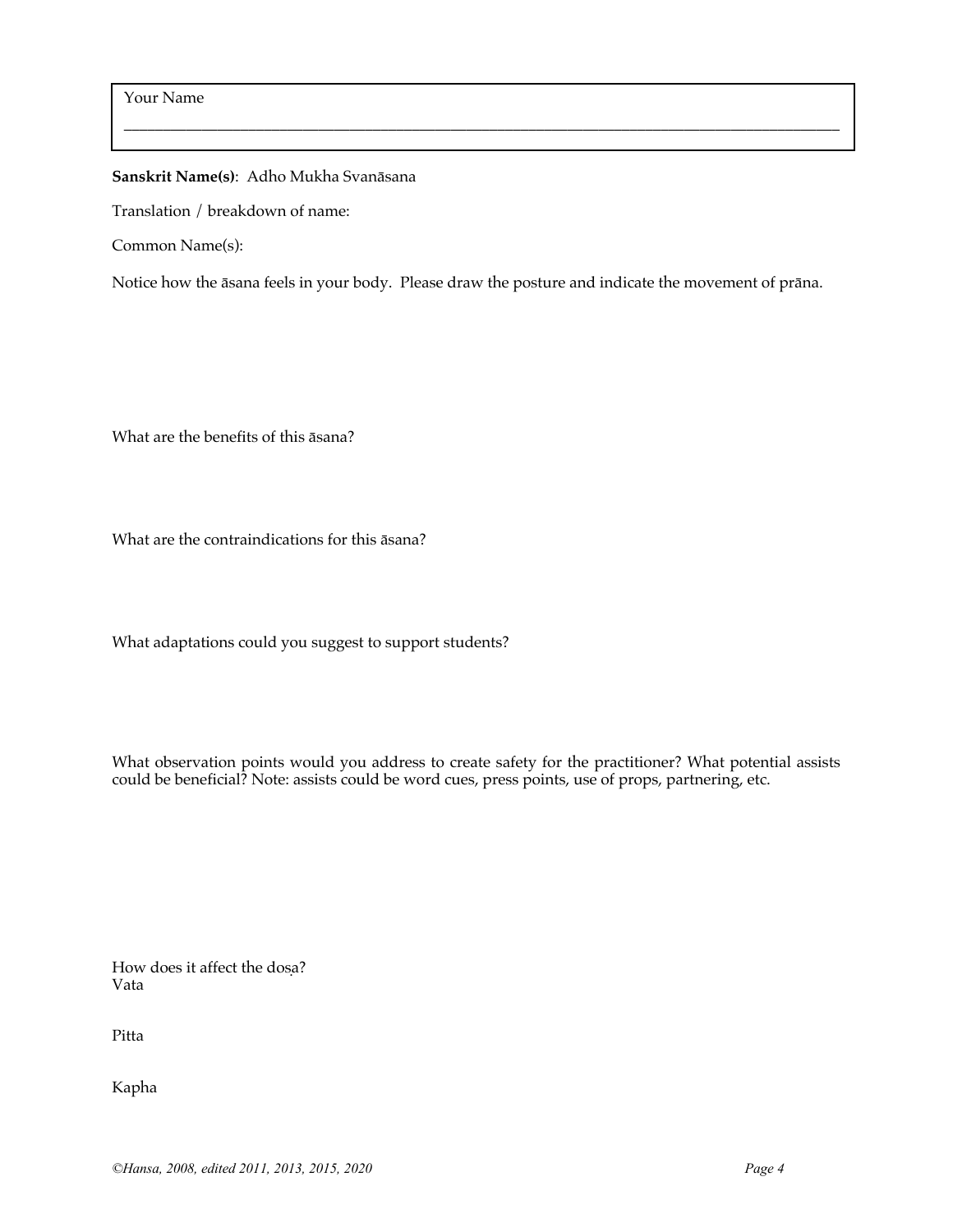Your Name & Posture: Adho Mukha Svanāsana

How does each prānavāyu move to balance the stability and internal movement in the āsana? Prānavāyu

 $\_$  . The contribution of the contribution of the contribution of the contribution of  $\mathcal{L}_\mathcal{A}$ 

Apānavāyu

Udānavāyu

Samānavāyu

Vyānavāyu

How does the experience of the āsana correspond to a marma point, cakra, or organ? Elaborate.

What potential emotions could be hidden in the body that may express themselves as one works in this āsana? Elaborate.

What awareness could be appropriate for these four of the five kosa? Annamāyākosa: ́

Prānamāyākos'a:

Manomāyākos'a:

Vijñanamāyākosa: ́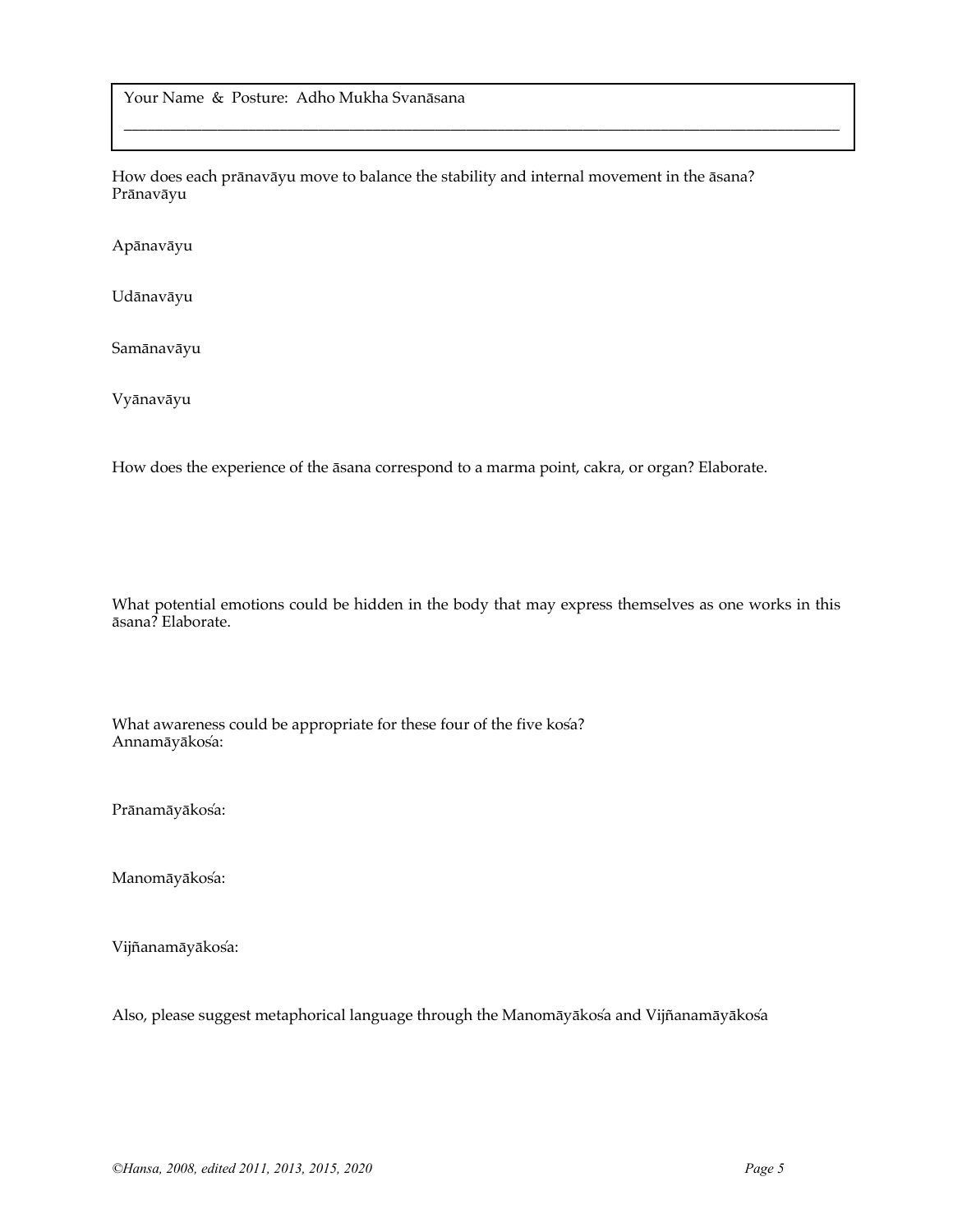**Sanskrit Name(s)**: Any Forward bend such as Uttanāsana or Paścitmottanāsana, etc. Name:

Translation / breakdown of name:

Common Name(s):

Notice how the āsana feels in your body. Please draw the posture and indicate the movement of prāna.

 $\_$  . The contribution of the contribution of the contribution of the contribution of  $\mathcal{L}_\mathcal{A}$ 

What are the benefits of this āsana?

What are the contraindications for this āsana?

What adaptations could you suggest to support students?

What observation points would you address to create safety for the practitioner? What potential assists could be beneficial? Note: assists could be word cues, press points, use of props, partnering, etc.

How does it affect the dosa? Vata

Pitta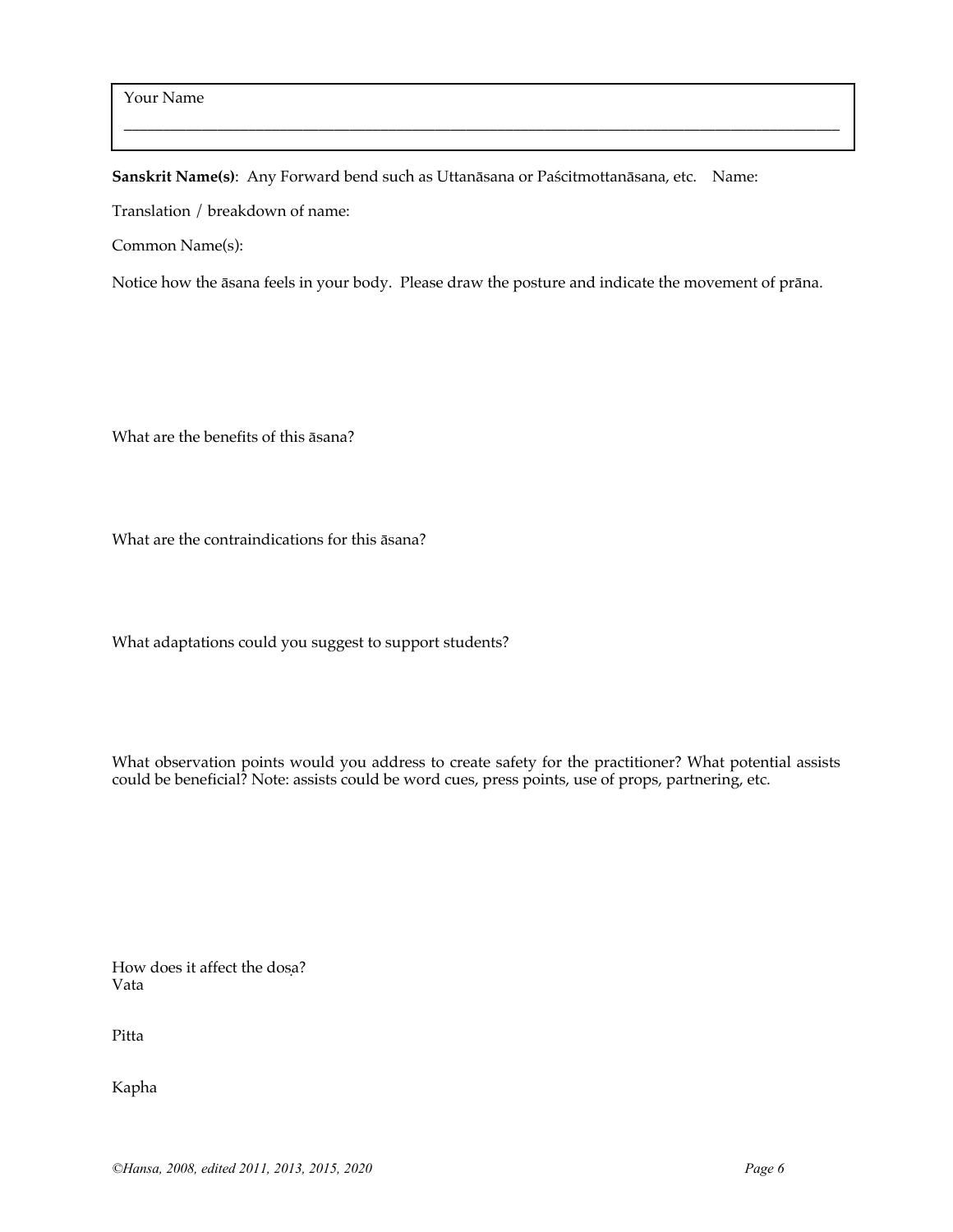Your Name & Forward bend Posture:

How does each prānavāyu move to balance the stability and internal movement in the āsana? Prānavāyu

 $\_$  . The contribution of the contribution of the contribution of the contribution of  $\mathcal{L}_\mathcal{A}$ 

Apānavāyu

Udānavāyu

Samānavāyu

Vyānavāyu

How does the experience of the āsana correspond to a marma point, cakra, or organ? Elaborate.

What potential emotions could be hidden in the body that may express themselves as one works in this āsana? Elaborate.

What awareness could be appropriate for these four of the five kosa? Annamāyākosa: ́

Prānamāyākos'a:

Manomāyākos'a:

Vijñanamāyākosa: ́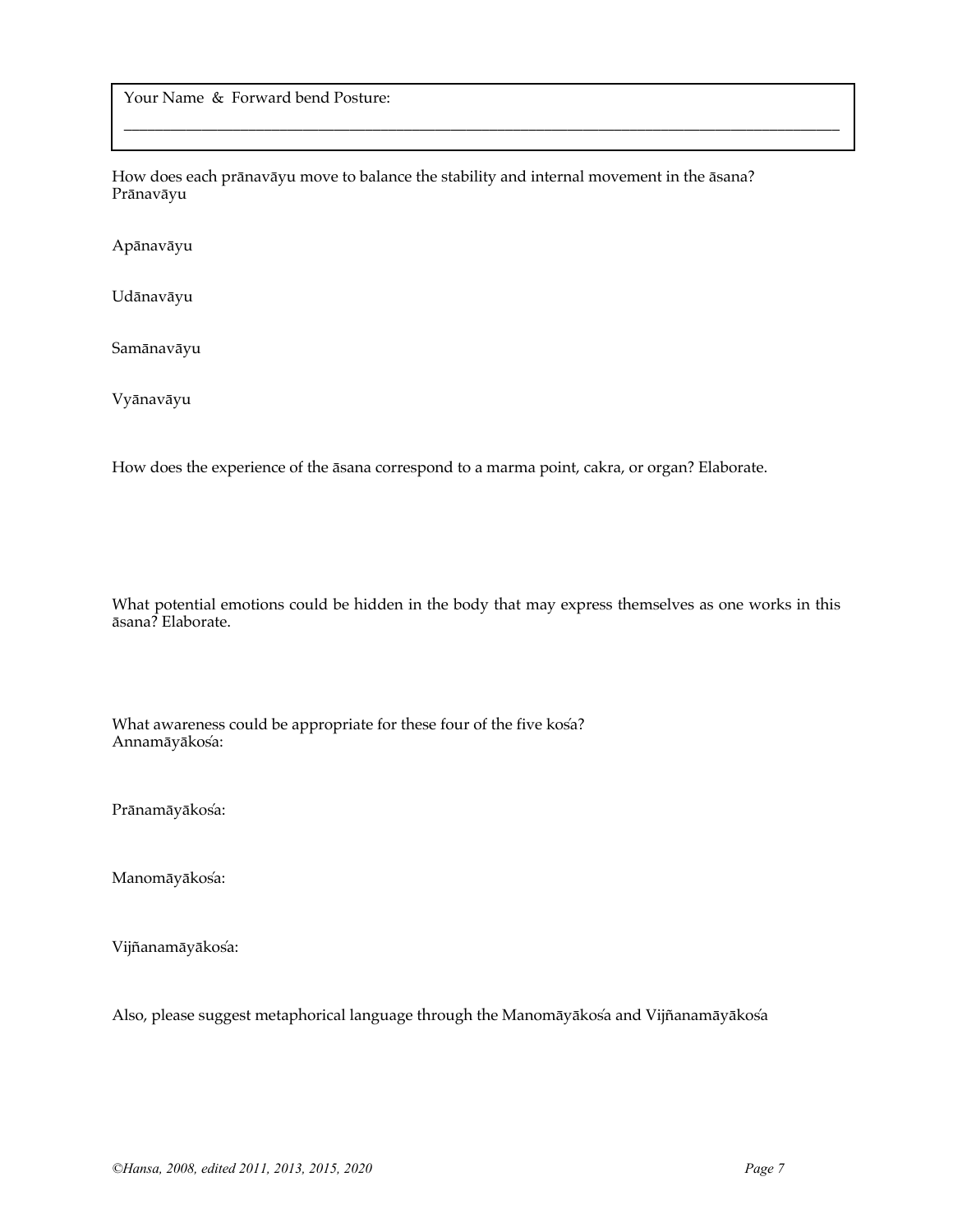**Sanskrit Name(s)**: Any Back bend such as Annuvṛttāsana or Bhujangāsana, etc. Name:

Translation / breakdown of name:

Common Name(s):

Notice how the āsana feels in your body. Please draw the posture and indicate the movement of prāna.

 $\_$  . The contribution of the contribution of the contribution of the contribution of  $\mathcal{L}_\mathcal{A}$ 

What are the benefits of this āsana?

What are the contraindications for this āsana?

What adaptations could you suggest to support students?

What observation points would you address to create safety for the practitioner? What potential assists could be beneficial? Note: assists could be word cues, press points, use of props, partnering, etc.

How does it affect the dosa? Vata

Pitta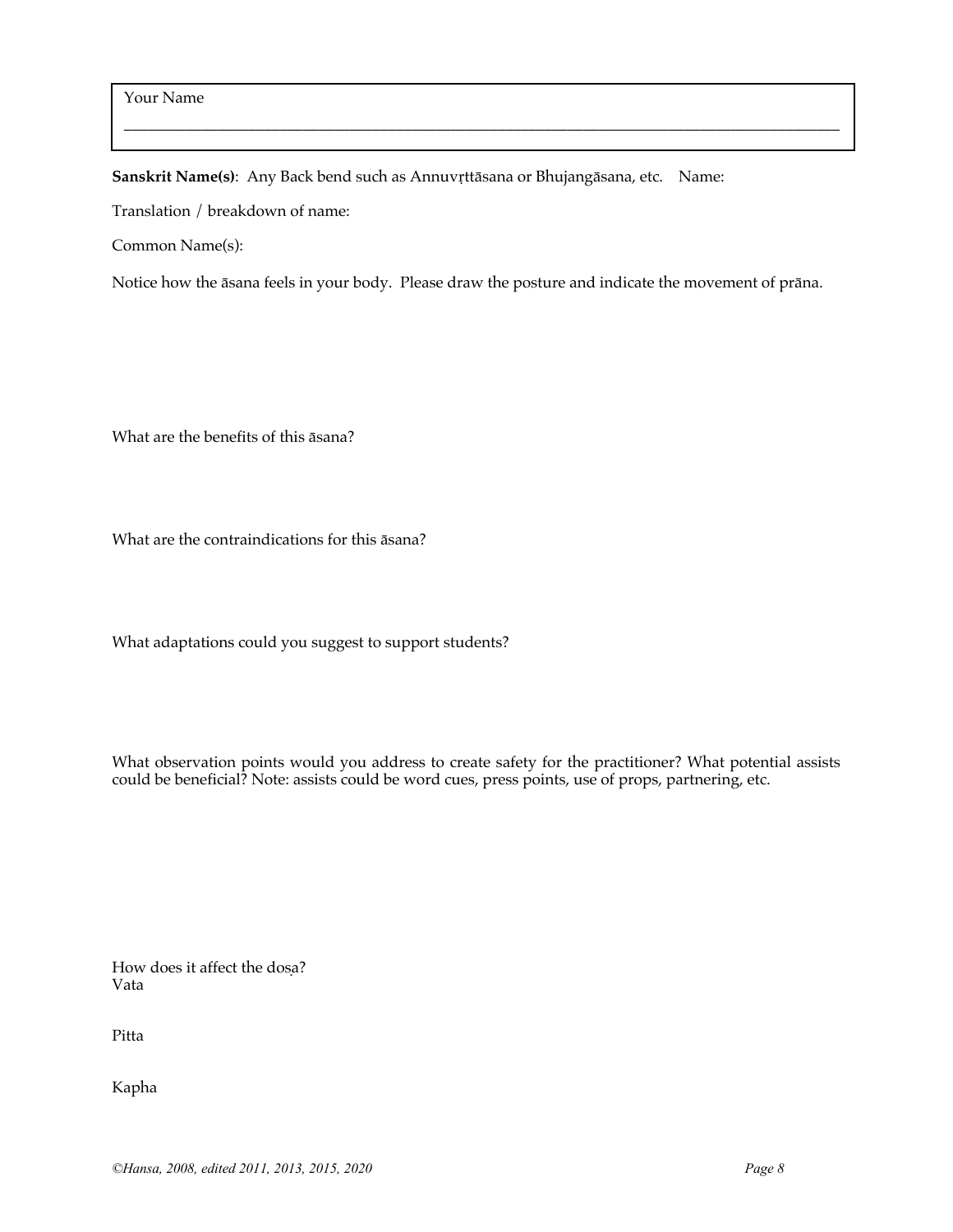Your Name & Back bend Posture:

How does each prānavāyu move to balance the stability and internal movement in the āsana? Prānavāyu

 $\_$  . The contribution of the contribution of the contribution of the contribution of  $\mathcal{L}_\mathcal{A}$ 

Apānavāyu

Udānavāyu

Samānavāyu

Vyānavāyu

How does the experience of the āsana correspond to a marma point, cakra, or organ? Elaborate.

What potential emotions could be hidden in the body that may express themselves as one works in this āsana? Elaborate.

What awareness could be appropriate for these four of the five kosa? Annamāyākosa: ́

Prānamāyākos'a:

Manomāyākos'a:

Vijñanamāyākosa: ́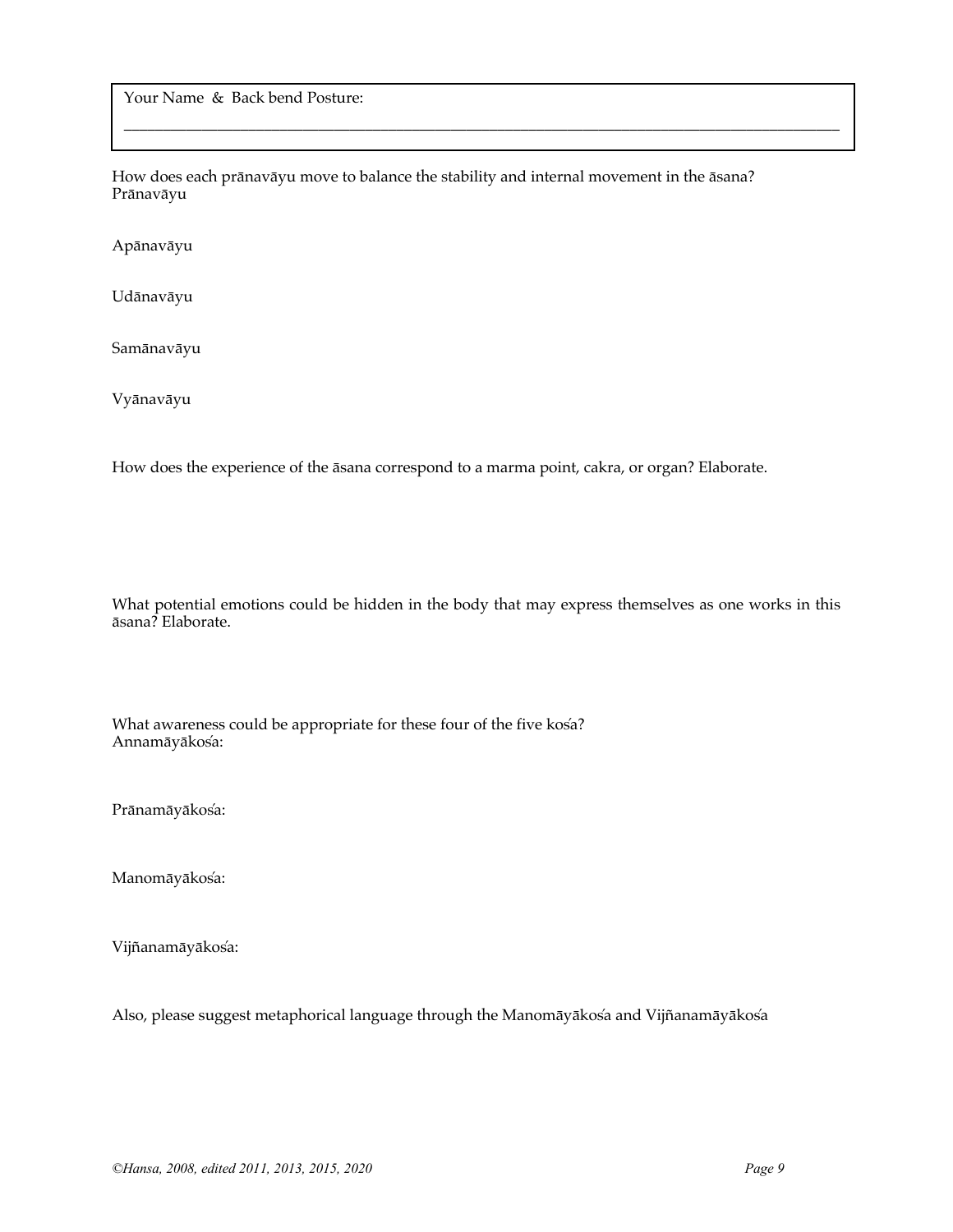**Sanskrit Name(s)**: Any lateral such as Trikoṇāsana or Parighāsana, etc. Name:

Translation / breakdown of name:

Common Name(s):

Notice how the āsana feels in your body. Please draw the posture and indicate the movement of prāna.

 $\_$  . The contribution of the contribution of the contribution of the contribution of  $\mathcal{L}_\mathcal{A}$ 

What are the benefits of this āsana?

What are the contraindications for this āsana?

What adaptations could you suggest to support students?

What observation points would you address to create safety for the practitioner? What potential assists could be beneficial? Note: assists could be word cues, press points, use of props, partnering, etc.

How does it affect the dosa? Vata

Pitta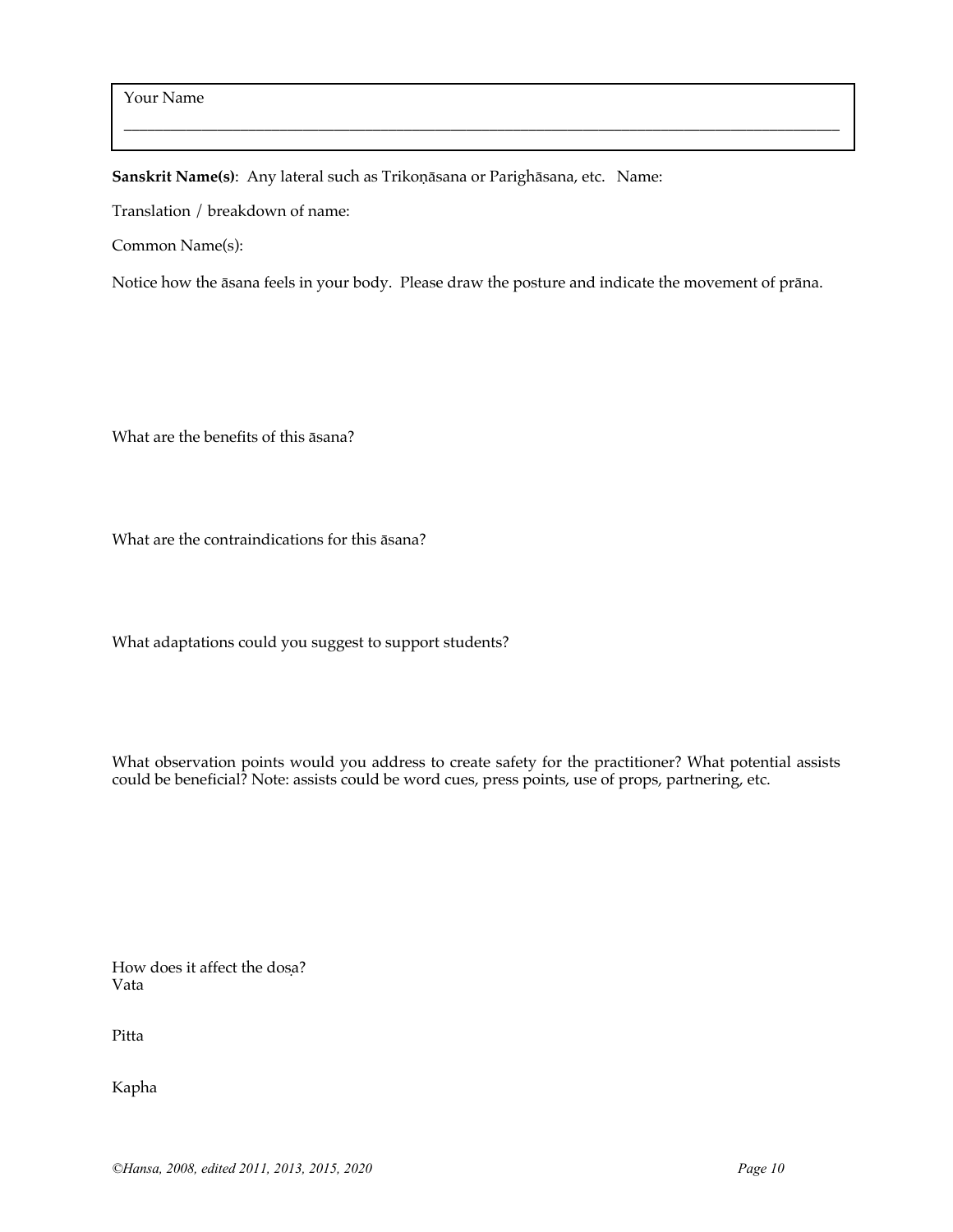Your Name & Lateral Posture:

How does each prānavāyu move to balance the stability and internal movement in the āsana? Prānavāyu

 $\_$  . The contribution of the contribution of the contribution of the contribution of  $\mathcal{L}_\mathcal{A}$ 

Apānavāyu

Udānavāyu

Samānavāyu

Vyānavāyu

How does the experience of the āsana correspond to a marma point, cakra, or organ? Elaborate.

What potential emotions could be hidden in the body that may express themselves as one works in this āsana? Elaborate.

What awareness could be appropriate for these four of the five kosa? Annamāyākosa: ́

Prānamāyākos'a:

Manomāyākos'a:

Vijñanamāyākosa: ́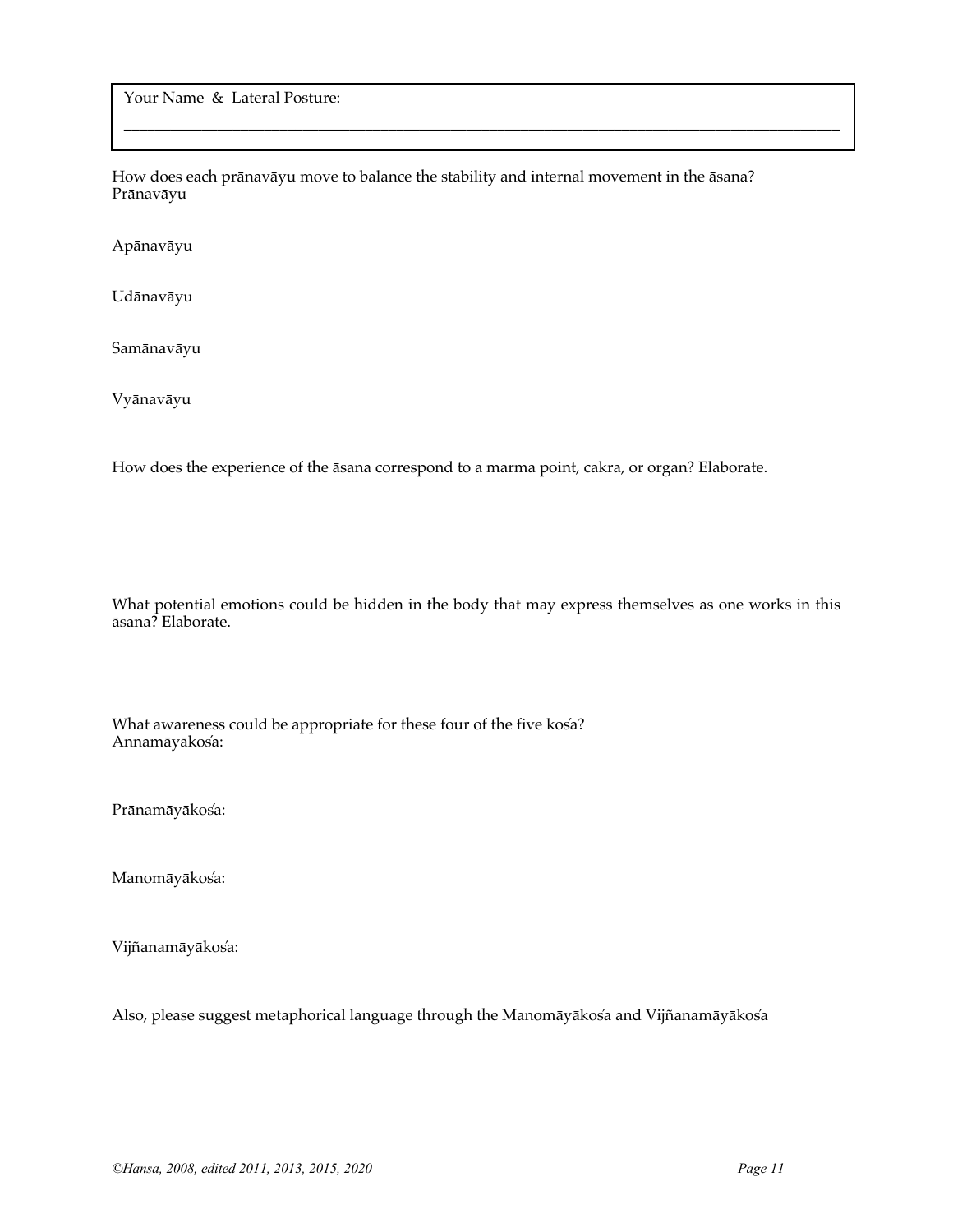Your Name

**Sanskrit Name(s)**: Any twist such as Ardha Matsyendrāsana or Bharadvajāsana, etc. Name:

Translation / breakdown of name:

Common Name(s):

Notice how the āsana feels in your body. Please draw the posture and indicate the movement of prāna.

 $\_$  . The contribution of the contribution of the contribution of the contribution of  $\mathcal{L}_\mathcal{A}$ 

What are the benefits of this āsana?

What are the contraindications for this āsana?

What adaptations could you suggest to support students?

What observation points would you address to create safety for the practitioner? What potential assists could be beneficial? Note: assists could be word cues, press points, use of props, partnering, etc.

How does it affect the dosa? Vata

Pitta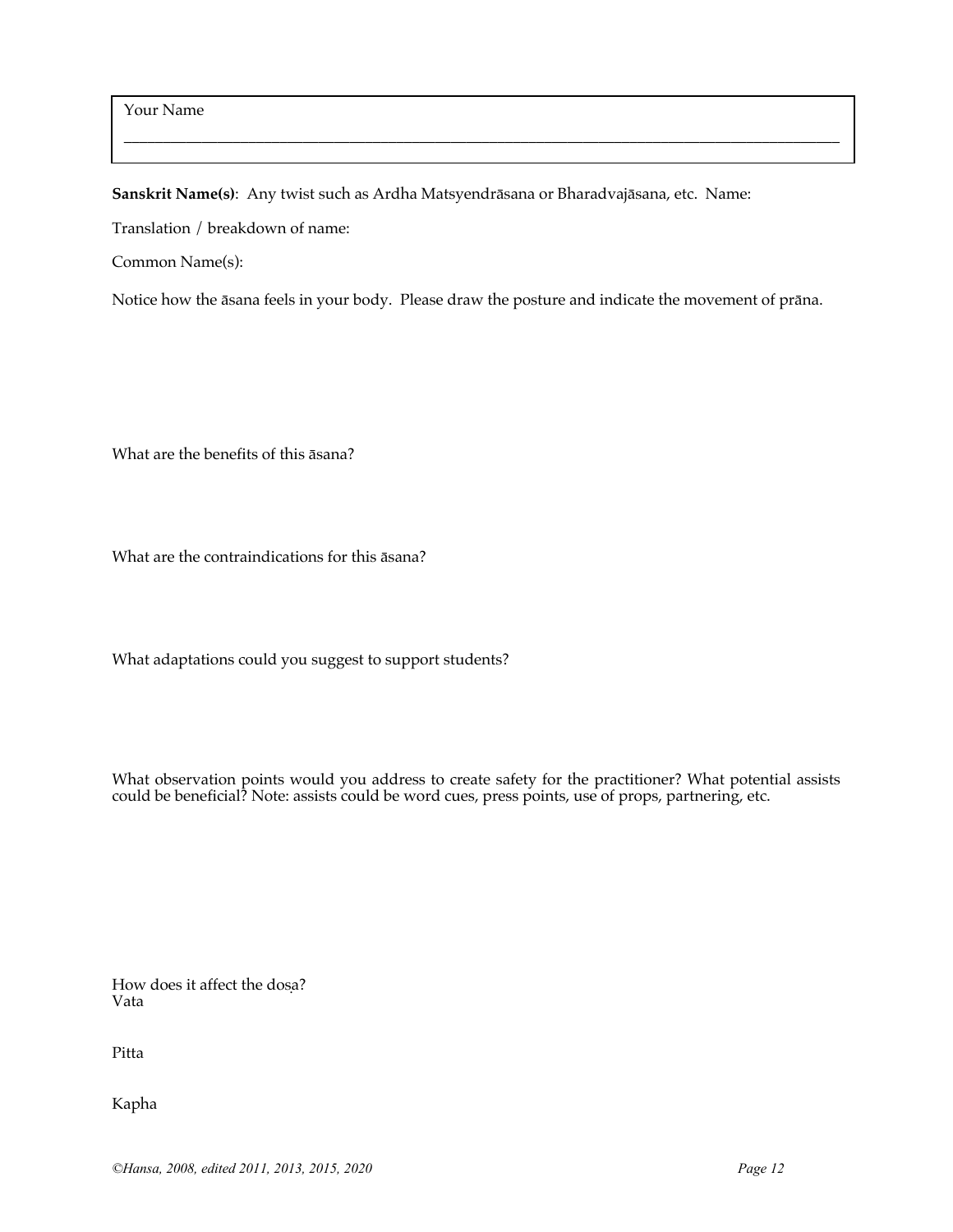Your Name & Twisting Posture:

How does each prānavāyu move to balance the stability and internal movement in the āsana? Prānavāyu

 $\_$  . The contribution of the contribution of the contribution of the contribution of  $\mathcal{L}_\mathcal{A}$ 

Apānavāyu

Udānavāyu

Samānavāyu

Vyānavāyu

How does the experience of the āsana correspond to a marma point, cakra, or organ? Elaborate.

What potential emotions could be hidden in the body that may express themselves as one works in this āsana? Elaborate.

What awareness could be appropriate for these four of the five kosa? Annamāyākosa: ́

Prānamāyākos'a:

Manomāyākos<sup>'</sup>a:

Vijñanamāyākosa: ́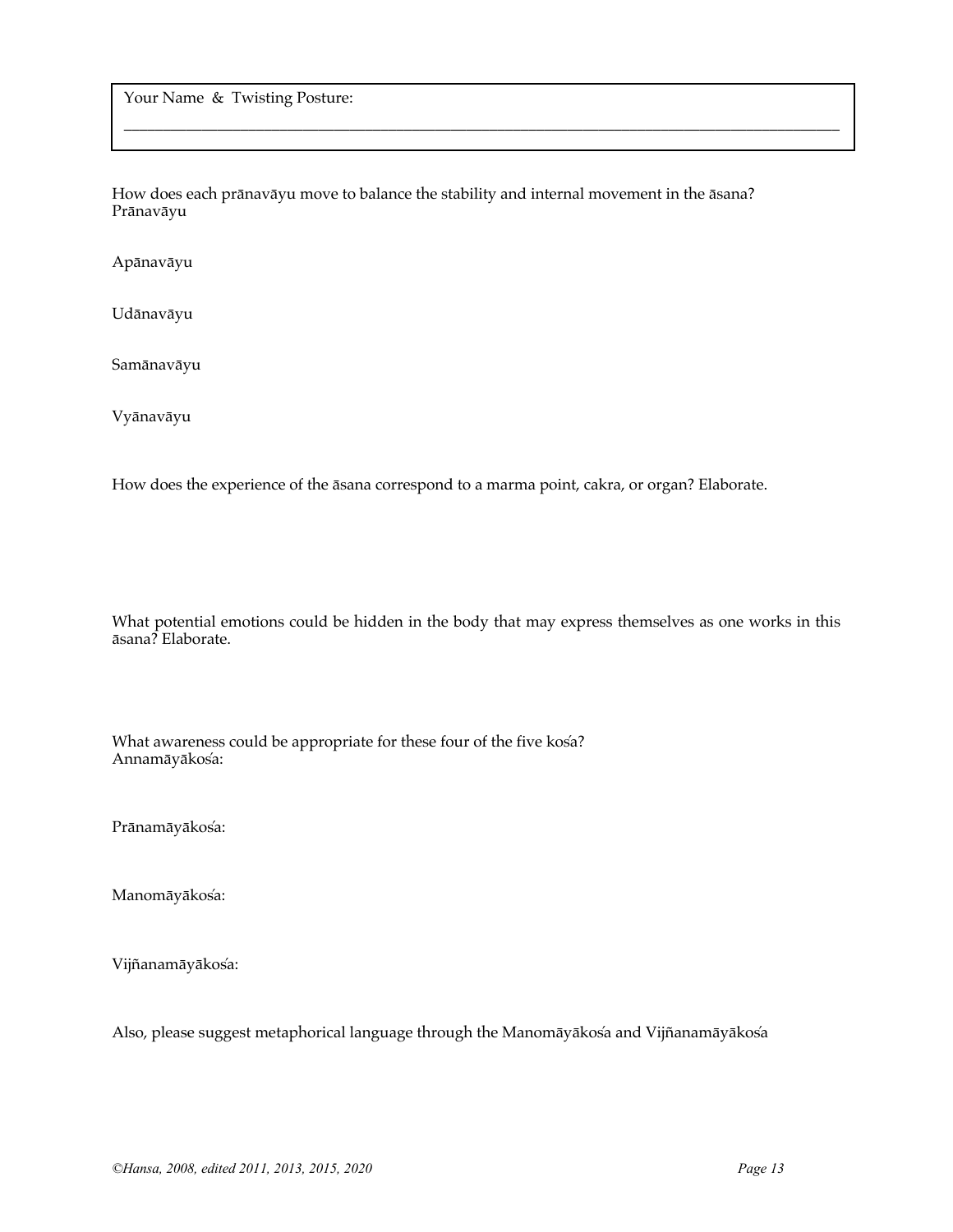**Sanskrit Name(s)**: A standing āsana. Name:

Translation / breakdown of name:

Common Name(s):

Notice how the āsana feels in your body. Please draw the posture and indicate the movement of prāna.

 $\_$  . The contribution of the contribution of the contribution of the contribution of  $\mathcal{L}_\mathcal{A}$ 

What are the benefits of this āsana?

What are the contraindications for this āsana?

What adaptations could you suggest to support students?

What observation points would you address to create safety for the practitioner? What potential assists could be beneficial? Note: assists could be word cues, press points, use of props, partnering, etc.

How does it affect the dosa? Vata

Pitta